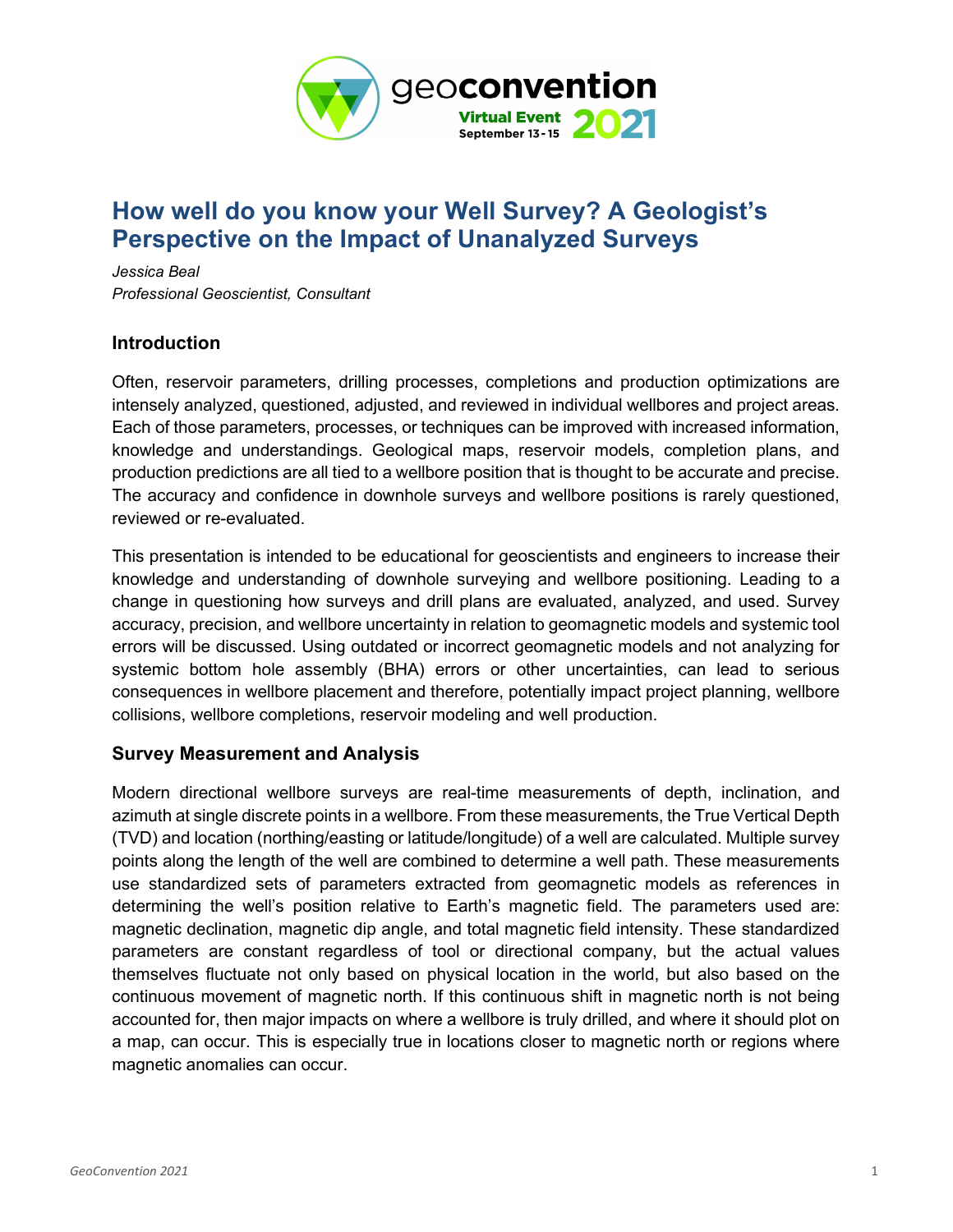

As a wellbore increases in inclination, there is not only an influence of Earth's magnetic field on a survey measurement but also Earth's gravitational influences, tool calibration variabilities, and magnetic interference from BHA's. The combination of these errors creates a margin of error known as an Ellipse of Uncertainty (EoU). Ellipses can be drawn at survey points and measured on a wellbore, the size of which increases from wellhead to total depth, especially in lateral sections of horizontal wellbores.

An EoU is the statistical analysis of the probability of a wellbore being within a specified area around a survey point. A survey point is a measured position of a wellbore and the true location of that wellbore will be somewhere within the calculated EoU. There will always be an EoU - the more magnetic interference present, the bigger the EoU and the greater the uncertainty of where a wellbore is in relation to the measured or calculated survey position. By using correct and upto-date geomagnetic models and performing multi-stage analysis on measured surveys, EoU's along a wellbore can be greatly reduced. By reducing the EoU in relation to each survey point, the confidence in the entire wellbore position will inherently increase and the calculated inclination and azimuth values will be closer to true than on an unanalyzed survey or wellbore.

## Wellbore Positioning and Planning

Magnetic north is continuously shifting. Using an outdated geomagnetic model in well planning will mean the wrong reference geomagnetic parameters will be applied. If that occurs, before a drill bit even breaks ground, it is pre-determined that the wellbore will have a misleading EoU and may not plot where it should in relation to the live geomagnetic model at the time of drilling. Once the bit breaks ground, there is still potential for tool calibration issues and downhole magnetic interference which can further increase the EoU and accordingly, the accumulation of the errors will significantly decrease the confidence of a wellbore position.

As a singular well, this may not be an issue, but when wells are being planned at higher densities - closer well spacing and infills between previously drilled wells; on multi-well drilling pads; or in multi-zone wellbores; then there is a need for increased confidence in wellbore positioning. Survey analysis is not going to solve all queries tied to a wellbore's position, but it may reduce concerns related to well density. Imagine having a closer to true wellbore position and the comprehension impacts for reservoir modeling, geological mapping, completions, production, hard boundaries, anti-collisions, and drilling. All these factors have an impact on well planning, project planning and multi-discipline reservoir understanding. Survey analysis must be considered for all wells, regardless of their worldly locations.

### Geologist's Perspective: Impact of Unanalyzed Surveys

From a geologist's perspective, a horizontal well plot is used to communicate changes in formation, reservoir, and wellbore expectations or results. Knowing where a horizontal wellbore plots on a map has an impact on mapping decisions, understanding reservoir changes, potential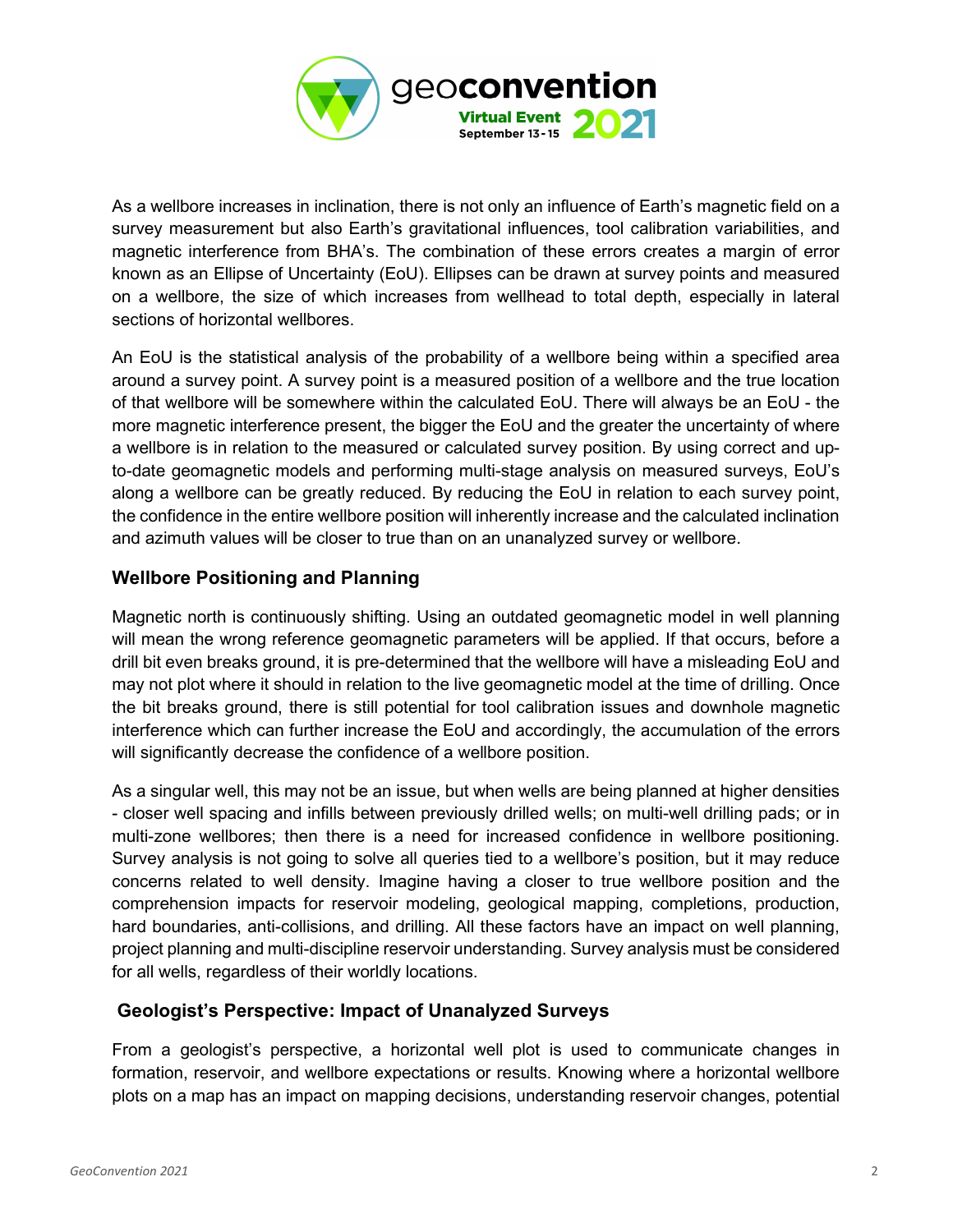

completion or production issues, and future planning. After a well has been drilled, geoscientists adjust interpretations and explain results, both expected and unexpected. Often, formation mapping and interpretations are adjusted to reflect wellbore results based on the final physical location provided at the end of drilling a well. Rarely is a wellbore position questioned. Or if it is, there is rarely an opportunity to review the data used to create the wellbore plot and re-evaluate. Geoscientists and engineers are constantly re-evaluating every other aspect of a wellbore, evaluating the positions of horizontal wellbores need to be considered also. There will always be an accumulated margin of error, with or without survey analysis, but knowing the potential size can be the first step towards an all-encompassing re-evaluation, or rather a pre-evaluation, of a wellbore. By acknowledging wellbore position uncertainty from the beginning of the life of a well, the confidence in interpretations, mapping, modeling, and understandings will change; fundamentally for the better. Examples outlining the above will be presented.

### Summary

Geoscientists rely on horizontal wellbore positions and well plots to be accurate and precise. All well surveys, whether analyzed or not, have an Ellipse of Uncertainty (EoU) at each point. This ellipse increases in size from wellhead to total depth and impacts where a true wellbore position could be; the impact can be more significant in horizontal wells. Using current geomagnetic models and performing survey analysis to remove systemic errors and magnetic interference will reduce the size of an EoU. By reducing an EoU, the confidence in a survey and wellbore position increases, especially for wells in northern regions or near magnetic anomalies. With increased understanding of survey management and analysis, the detrimental impacts of uncertain wellbore positioning on modeling, mapping, and planning will be reduced. Survey analysis is not meant to replace techniques that may improve reservoir or project area understanding but instead, to complement those understandings by increasing the confidence in wellbore positions and as a result, in interpretations, mapping and modeling.

### Acknowledgements

Thank you to roundLAB inc., specifically, Mike Carter, Dukwha Hong and Harry Schaepsmeyer for providing information, explanations and some of the examples presented.

Extra special thanks to the late, Dr. John D. Harper, FGSA, FGAC, PGeol., former director of the Geological Survey of Canada – If you are sitting in a canoe and you don't look over the edge, then how do you know you are sitting in water? – Dr. John D. Harper